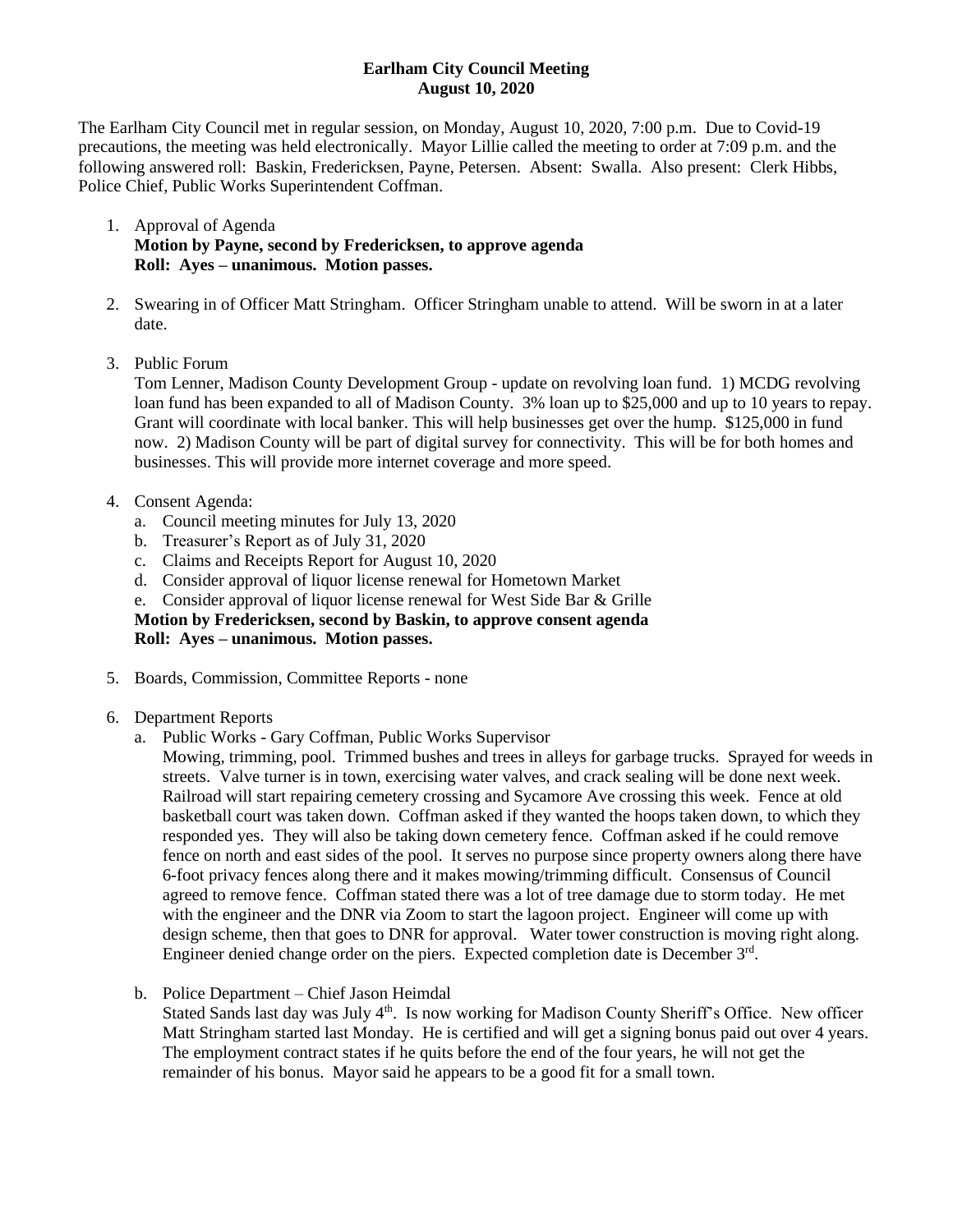## 7. OLD BUSINESS - None

- 8. NEW BUSINESS
	- a. Consider approval of Resolution No. 20-31 Authorizing Transfer From General Fund to the Employee Benefits Fund For \$15,847.71 to Zero Out the Employee Benefits Fund for FY20. **Motion by Petersen, second by Baskin, to approve Resolution No. 20-31 Authorizing Transfer From General Fund to the Employee Benefits Fund For \$15,847.71 to Zero Out the Employee Benefits Fund for FY20. Roll: Ayes – unanimous. Motion passes.**
	- b. Consider approval of Resolution No. 20-32 Approving the Application for Tax Abatement for 340 NE Oak Avenue, Earlham, Iowa **Motion by Baskin, second by Fredericksen, to approve Resolution No. 20-32 Approving the Application for Tax Abatement for 340 NE Oak Avenue, Earlham, Iowa Roll: Ayes – unanimous. Motion passes.**
	- c. Consider approval of Resolution No 20-33 Approving FY20 Street Finance Report **Motion by Petersen, second by Payne, to approve Resolution No. 20-33 Approving FY 20 Street Finance Report Roll: Ayes – unanimous. Motion passes.**
	- d. Consider approval of Pay App #4 from Maguire Iron for Water Tower Project. **Motion by Fredericksen, second by Baskin, to approve Pay App #4 from Maguire Iron for Water Tower Project in the amount of \$68,400. Roll: Ayes – unanimous. Motion passes.**
	- e. Consider approval of proposal of Eagle Scout project from Grant Mundus. Mundus explained his project is for a flagpole in the city park to present the American flag. He is proposing a 20-foot pole somewhere near the stage. There will be a solar light on the top of the pole to satisfy lighting requirements. Will be using other Scouts for the labor. Consensus of Council was to okay the project. A committee consisting of Baskin, Fredericksen, Swalla and Coffman will meet with Mundus to find best location. Hibbs will email all to determine a date. **Motion by Payne, second by Baskin, to approve Eagle Scout project from Grant Mundus, based on approval of location. Roll: Ayes – unanimous. Motion passes.**
	- f. Consider contesting of mowing bill for  $155 \text{ E } 1$ <sup>st</sup> Street Joe Nugent Mr. Nugent not present. Died for lack of motion.

g. Consider approval of Sesquicentennial plans for Saturday, September 5, 2020, Parade, street dance, street closure, fireworks Hibbs explained the activities will be the same as would have been for FreedomFest, except the street dance will be held on Saturday night instead of Friday. Discussion was held as to whether or not this celebration should be held in light of the Covid-19 outbreak. Petersen stated is not in favor. Mayor will support Council either way they vote. Baskin said he could go either way. Payne said he didn't think it would be the like it would have been before. Fredericksen said we are holding sporting events, and kid are returning to school. If people do not feel comfortable, then don't come. But he added if something drastic changes in that timeframe, he would hope the committee would do what's right, if something happens. Petersen asked if fireworks can be set off by individuals. Consensus was no, as this is not FreedomFest, but the Sesquicentennial.

**Motion by Fredericksen, second by Baskin, to approve Sesquicentennial plans for Saturday, September 5, 2020, Parade, street dance, street closure, and fireworks.**

**Roll: Baskin-aye; Fredericksen-aye; Payne-aye; Petersen-nay. Motion passes.**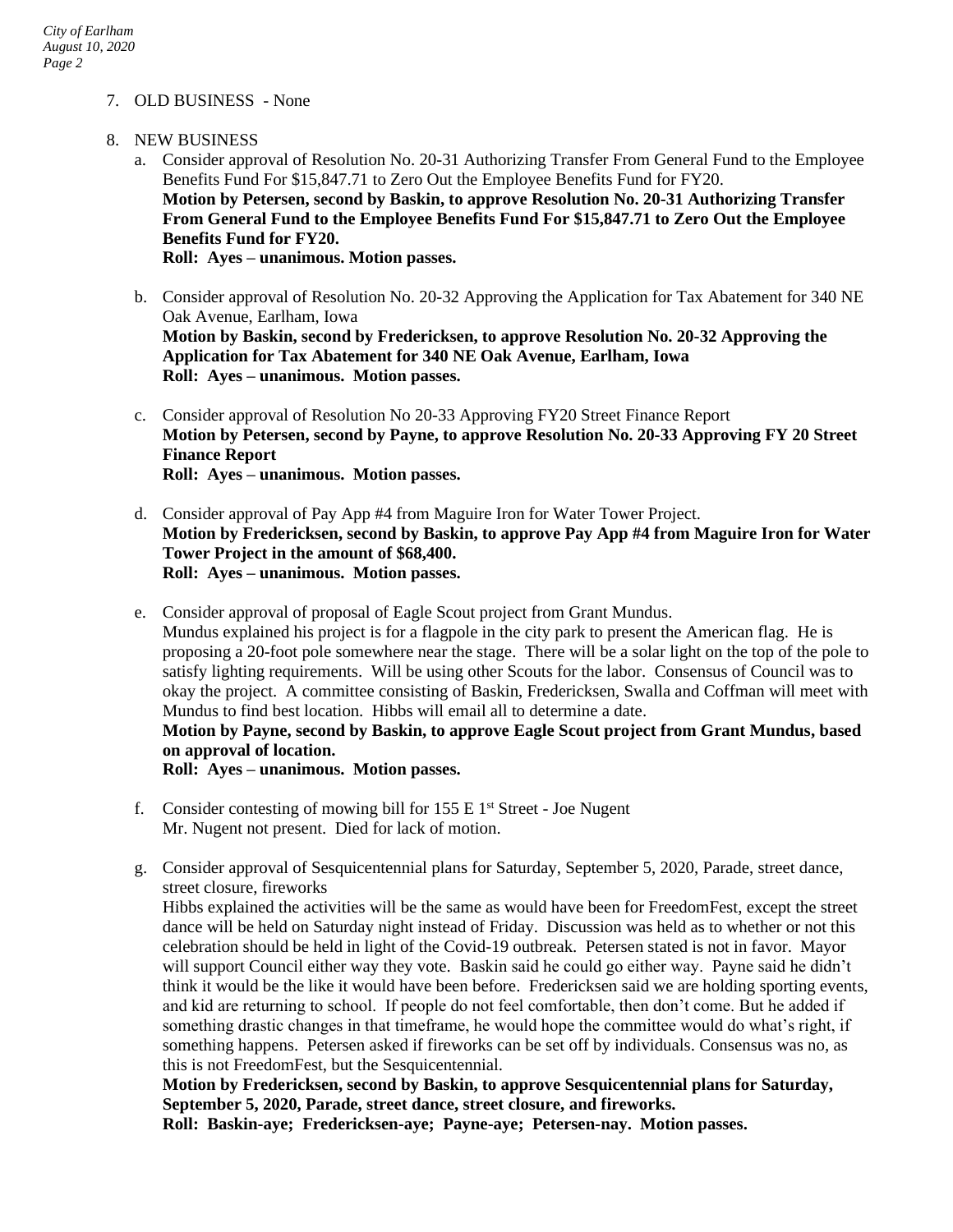h. Discussion and possible action on request for change in Earlham Code regarding urban chickens – Alicia McMahon

Clerk stated McMahon was sent invitation for virtual meeting. Mayor stated she did the leg work found other ordinances, provided documentation, listed questions and answers. The same issue came up a year or two ago and was voted down. At that time, the question was would you like it if your neighbor had them, and the answer was no. Payne stated if you possibly lived on edge of town, away from others, it might be alright, but then you'd have them everywhere. In her letter, Ms. McMahan stated chickens do not make noises, and they do not smell. Baskin agreed with her and said when he lived out in the country, they had them, and he wouldn't mind them now. But he can see how others wouldn't want them. Baskin said most towns have limits on numbers.

**Motion by Baskin, second by Petersen, to consider changing the Earlham Code of Ordinances allowing urban chickens.**

**Roll: Baskin-aye; Petersen-aye; Fredericksen-nay; Payne-nay. Motion fails due to lack of majority.** 

Mayor asked if Council wanted to place this on the September agenda for further discussion when Swalla is present. Consensus was no.

- i. Possible discussion/action on waiving subdivision of review within two-mile radius of Earlham. **Motion by Fredericksen, second by Baskin, to waive review of subdivision at 1151 Fawn Avenue, which is within the two-mile radius of Earlham. Roll: Ayes – unanimous. Motion passes.**
- j. Discussion and possible action on allowing ATVs, UTVs and golf carts on city streets Kim Harris Kim Harris presented information on popularity of recently adopted ordinance in the City of Truro. Payne stated he has had several people ask him about it. Topics brought up by Council: insurance, drivers license, safety flag, registration with City, daytime only or 24 hours. The Public Safety Committee will meet Monday, August  $17<sup>th</sup>$  at 7:00 p.m., at City Hall, to discuss this further.
- k. Alissa Johnson Bricker-Price Events Outdoor Trivia Event, Farm-to-Table Update Ms. Johnson said the Earlham Chicks With Checks approved buying a picnic table to be placed on the old basketball court cement slab. They also approved to fund \$300 for supplies for the new sports court – basketball, pickle ball supplies etc. They will be placed in the box that is there. She also stated the Big Dream/Farm-to-Table event was postponed until June, 2021. But Bricker-Price Block will be doing a Farm-to-Table event on Sunday Oct 4th. One Hundred people will be served on Chestnut. She sent Chief a list of street closure. She will contact property owners on Chestnut. Need variance on Noise Ordinance. Also hosting an Outdoor Trivia called "Tail Gating Trivia" to be held on Saturday, September 19<sup>th</sup>, 7;00 P.M. It will be held on W. 1<sup>st</sup> Street, on the north side of their building, and request closing 1<sup>st</sup> Street from Chestnut to Locust starting at 5:00 P.M. Trostel's will be serving food, and she will get liquor license for outdoors. Will work with residents and businesses regarding any parking issues. These two events are to raise funds for Bricker-Price Block programming.
- 9. Mayor's Report

A belated notice on hiring Matt Stringham as new police officer. Also hired a new utility billing clerk, Kristy Amsdan, who will start next Monday.

10. Clerk's Report

Hibbs stated she is still looking at columbarium fees and will bring to next meeting. Roger Borcherding informed City Hall he wished to resign both Park & Recreation Committee and the Community Building Committee. Community Building Committee now has four openings on the committee. Received notice from Simmering-Cory of recent legislative changes that might affect our code. Hibbs will look at this and bring to council at next meeting to see if they want to amend the Code.